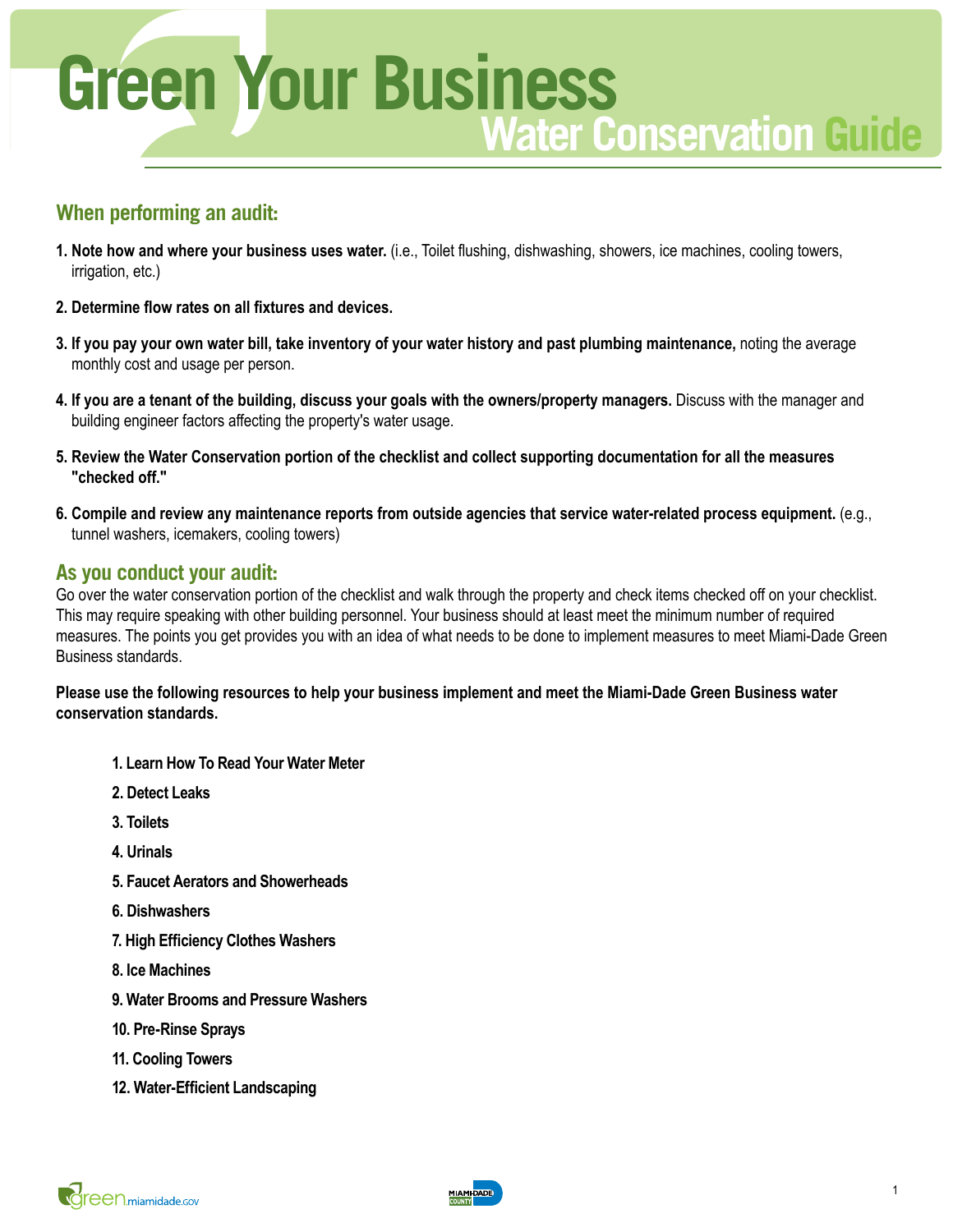### **1. Learn How To Read Your Water Meter**

There are several reasons why your business should be able to locate and read your water meter. By reading your meter at the beginning and the end of the day you can determine how much water your business has used. You can also use the reading to check for leaks. For instance, if you turn off all the taps on the property and see that the meter is still turning, this may indicate a leak.

Here are some hints to help you find and read your water meter:

- **1. Locate Your Meter**  Your water meter is generally located near the curb in front of your home or place of business in a direct line with the main outside faucet. Water meters are usually housed in a concrete box usually marked "Water and Sewer." Carefully remove the lid by using a tool, such as a large screwdriver, to pry it off.
- **2. Read Your Water Meter** All Miami-Dade Water and Sewer Department customers have their water use measured by a meter. The water and wastewater charges are based on the amount of water that passes through the meter on a monthly or quarterly basis.

### **2. Detect Leaks**

Once you figure out how to read the water meter, you can use it to detect leaks, notice sudden spikes in usage, and monitor daily usage. Start by turning all water-using appliances off, so that no water is being used anywhere in the building. Then check the position of the meter dial and wait. If after 15 minutes the dials have not moved, your meter is "holding" and all fixtures are tight.

However, if you notice that the dials have moved, check the toilets for leaks. Put a few drops of food coloring or dye tablets (provided by your water utility) into the toilet tank and wait a few minutes. If there is blue in your toilet tank, you have a leak, probably at your flapper valve. More information on flapper replacement is available at *[www.toiletflapper.org](http://www.toiletflapper.org/)*. Also check the water level in your toilet's tank. In a standard toilet, the water level should be one inch below the overflow tube. If the water is overflowing into the tube, try to set reset the water level according to manufacturer's specifications. If the valve fails to shut off, your fill valve should be replaced.

If there is no leak in the toilets, check all angle stops under your sinks and hose bib connections. If the connections are tight, there may be a hidden leak or a blind leak in an underground pipe or within the walls of the property.

#### **3. Toilets**

All Miami-Dade Green Businesses must use toilets with 1.2 gallons or less flush volume. WaterSense labeled HETs are approved for use.

**HET's:** High-Efficiency toilets (HET) flushes at least 20% below the standard model. Many HET's are dual-flush toilets, which have two separate flush volume options, a half flush (.8 gallons) and a full flush (1.6 gallons).

To download a current list of tested HET'S: *[http://www.epa.gov/WaterSense/product\\_search.html](http://www.epa.gov/WaterSense/product_search.html)*

#### **4. Dual-flush handle retrofit for flushvalves:**

This water saving mechanism retrofits to most existing valves and reduces water volume by up to 30% when activated for half-flush.

#### **5. Urinals**

All Miami-Dade Green Businesses must use urinals with 1.0 gallon or less flush volume. More efficient urinals called "High Efficiency Urinals or HEUs" that flush .5 gallons per flush or less are available on the market.

**HEUs:** High-Efficiency Urinals (HEUs) are defined as fixtures that function at 0.5-gpf or less. Based on data from studies of actual usage, these urinals save 20,000 gallons of water per year with an estimated 20-year life. Go to *[http://www.cuwcc.org/urinal\\_fixtures.](http://www.cuwcc.org/products/urinal-fixtures-main.aspx) [lasso](http://www.cuwcc.org/products/urinal-fixtures-main.aspx)* for more information about HEU's.

**Urinal retrofit kit:** The flush volume in typical 1.0 gallon per flush urinals can be retrofitted with a .5 gpf diaphram kit. This is a great cost-effective way to turn the ultra-low flush urinal into a high-efficiency urinal for around \$50 a fixture.



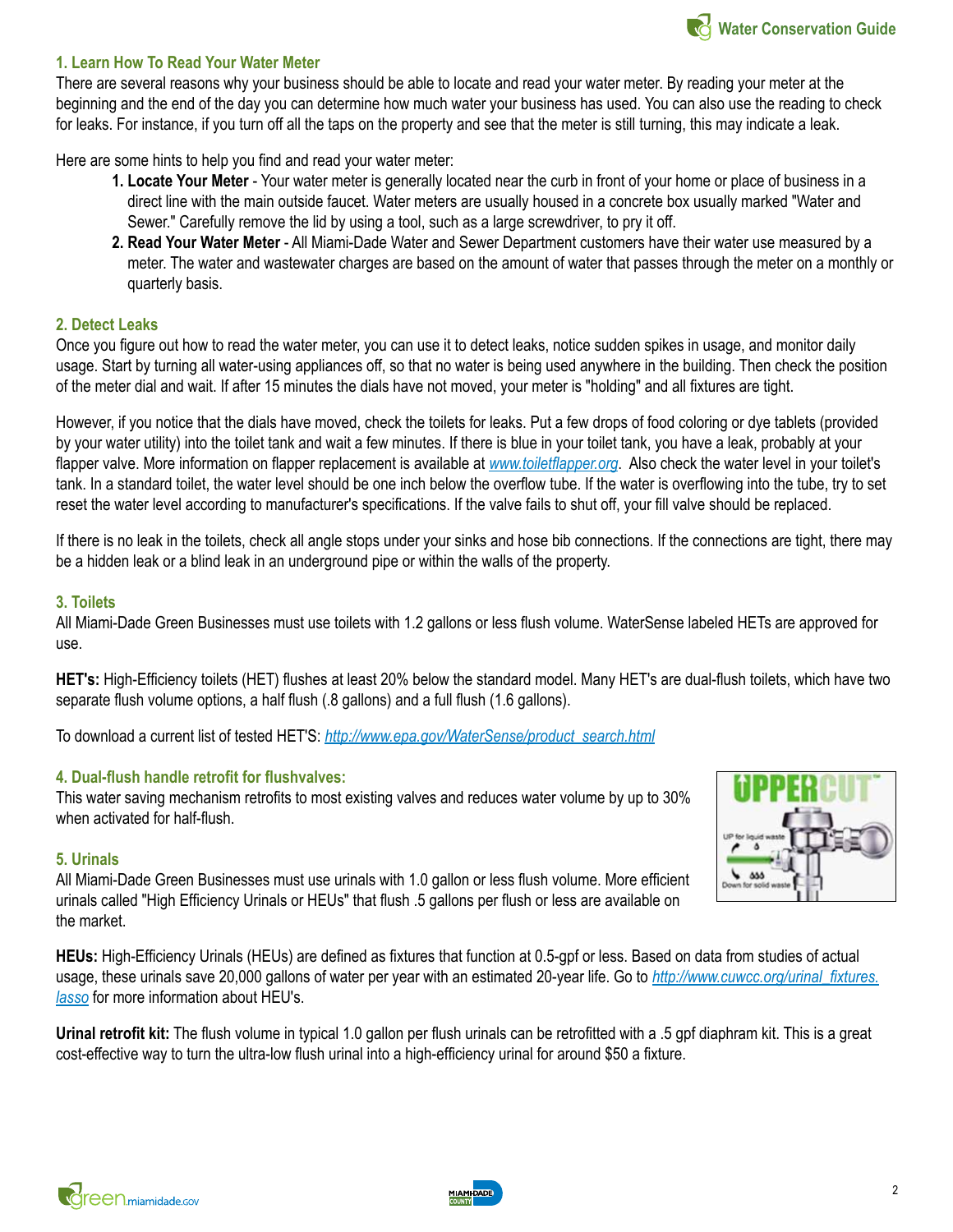# **6. Faucet Aerators and Showerheads**

Installing high efficiency showerheads and faucet aerators is the single most effective water conservation savings you can do for your home and office. All green business applicants are required to use only low flow faucet aerators and showerheads.

**High Efficiency Shower Heads:** The flow rate stamp is usually located on the underside of the showerhead that should read 1.5 gpm or less (1.5 gpm required for Green Business recognition). If the showerhead does not have a stamp, it is likely an old (pre-1994) showerhead with a high flow rate (greater than 2.5 gpm) and needs replacement.

Miami-Dade provides free high-efficiency showerheads and faucet aerators to commercial and residential customers.

**Faucet Aerators:** Standard aerators are devices that are designed to reduce the flow of the water coming out of the faucet while introducing air into the water flow. That is why they are called "**aerators**". Water has to pass through very small holes and spreads out to cover more surface.

If an aerator is already installed on your faucet, it will have its rated flow (in gallons per minute or gpm) imprinted on the side. If there appears to be an aerator installed, but there is no flow rate stamped on the side, the aerator may not be a low flow type and should be replaced with a new one not to exceed 1.5 gallons per minute.

If no aerator is visible, check to see if there are threads just inside the tip of the faucet. Most modern faucets are threaded to accept aerators.

Some designer faucets have an internal built in "**laminar**" restrictor. Laminar restrictors work differently than standard faucet aerators. Aerators add air to the water stream to make the flow feel stronger. Laminar flow controls, on the other hand, work by producing dozens of parallel streams of water. You can ask the manufacturer for the flow rate of these faucets. Alternately, you can use a "flow meter bag" which can be purchased at several online conservation websites and measure the flow.

Inexpensive and simple to install, high-efficiency showerheads and faucet aerators can reduce water consumption by as much as 50%, and reduce your energy cost of heating the water also by as much as 50%. Miami-Dade provides

free high-efficiency showerheads and faucet aerators to commercial and residential customers.

# **7. Dishwashers**

Dishwashers use at least two times less water than washing by hand. Green Business applicants receive credit for using efficient dishwashers. If you are looking to purchase a new, efficient dishwasher, please visit the links below.

For residential dishwashers, visit Green Ratings of various water efficient dishwashers: *[http://www.greenerchoices.org/ratings](http://www.greenerchoices.org/ratings.cfm?product=dishwasher)*.*cfm?product=dishwasher*

Commercial dishwashers are now using less than 3 gallons per cycle. For commercial dishwashers, visit the Food Service Technology Center (*[www.fishnick.com](http://www.fishnick.com/)*) for water and energy efficient models.

## **8. High Efficiency Clothes Washers**

High-Efficiency Clothes Washers (HECWs) utilize technological advances to deliver excellent wash performance while saving both water and energy. Resource efficient models use 35-50% less water and approximately 50% less energy. The water efficiency of clothes washers is rated using the term "water factor" to describe and compare its water use. Water factor is measured by the quantity of water (gallons) used to wash each cubic foot of laundry. A lower water factor represents greater water and energy efficiency.

### **9. Ice Machines**

Water-cooled ice machines use far more water and energy than air-cooled models. Various retrofit options for water-cooled ice machines can be found on the Food Service Technology Center website *[www.fishnick.com](http://www.fishnick.com/)*.



**Aerated Flow**

**Laminar Flow**



**1.5 and 2.0 gpm Kitchen Faucet Aerators**

**1.5 Lavatory Faucet Aerators**